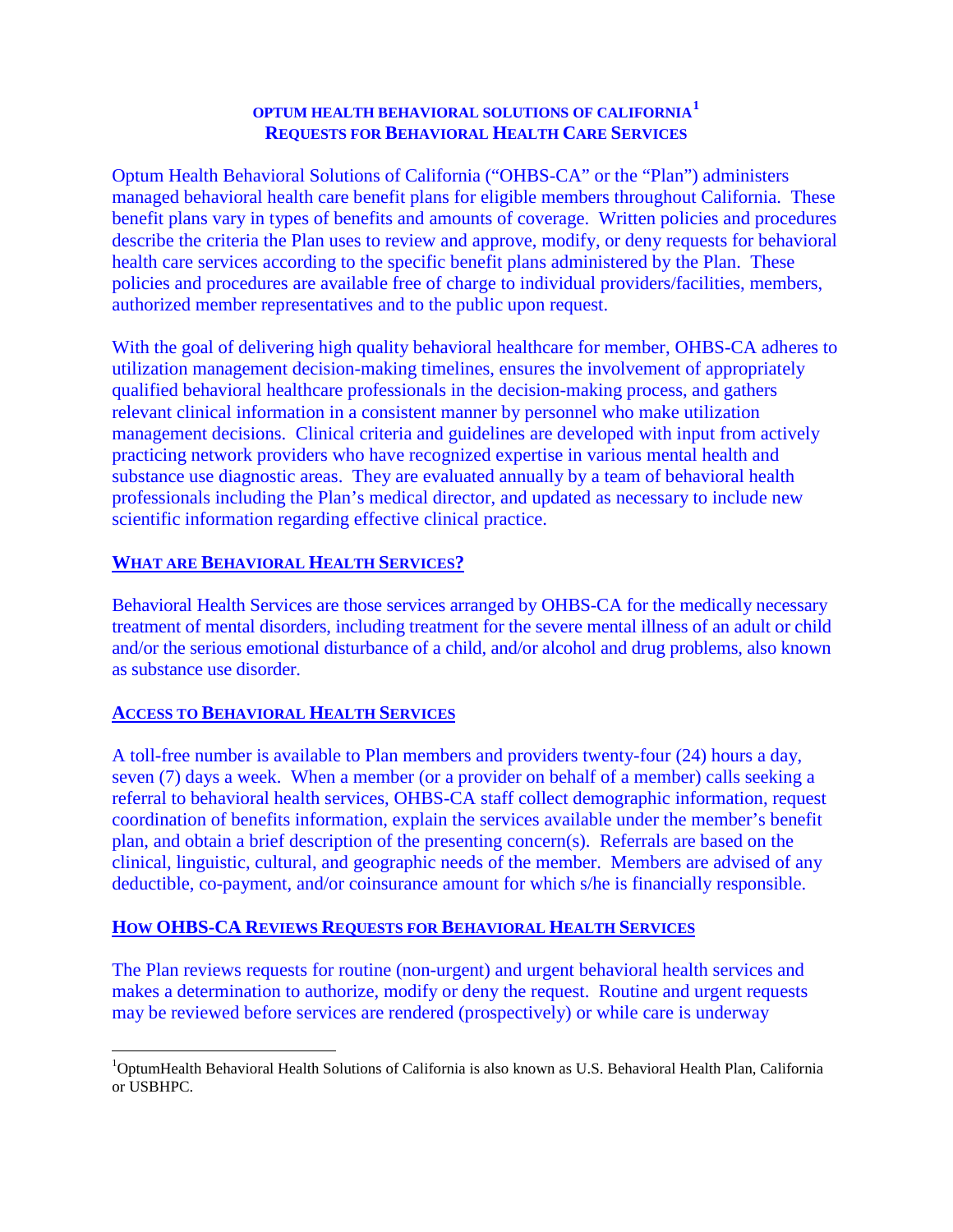(concurrently). Requests for routine services that have already been rendered (retrospectively) may also be reviewed and a determination made. Requests for services are reviewed by appropriately qualified Plan personnel. For facility-based services, only a board certified psychiatrist or addictionologist with a current, unrestricted California license can modify or deny requests for services based in whole or in part on medical necessity. For outpatient services, either a doctoral level clinical psychologist with a current, unrestricted California license and who has the competency to review the case, or a board-certified psychiatrist with a current unrestricted California license, is able to make the decision to modify or deny requests.

Decisions to authorize, modify or deny coverage are based on coverage determination guidelines developed by the Plan. These guidelines are consistent with sound clinical principles and processes that are approved and published by professional organizations such as the American Psychiatric Association.

#### **TIMELINES FOR MAKING DECISIONS ON REQUESTS FOR SERVICES**

Decisions on requests for *routine* behavioral health services prospectively or concurrently are made within five (5) business days from the time the Plan receives the information necessary to make a determination. Decisions on requests received for retrospective review are made within thirty (30) calendar days of receipt of the necessary information.

When the member's need is *urgent* or *emergent*, decisions on requests for behavioral health services are made as soon as possible to accommodate the member's clinical condition but do not exceed 72 hours from the request.

#### **COMMUNICATING THE DECISION OF REQUEST FOR SERVICES**

When services are approved and authorized, members are notified in writing of the approval. If the services are modified or denied, members and providers are notified in writing within two (2) business days of the Plan's decision. This notice includes: the clinical reason(s) for the modification or denial; a description of the criteria or guidelines used; the right to appeal the decision to the Plan; the right to access relevant portions of the member's medical records; the right to free language assistance upon request, and the member's right to contact the California Department of Managed Health Care regarding a grievance or to apply for Independent Medical Review. Decisions regarding requests for care that is underway are made and communicated to the member's treating provider within 24 hours of the Plan's decision.

If the Plan is unable to make a decision to authorize, modify or deny within the required timeframes, the Plan notifies the member and the provider of any additional information needed to make a decision and of the anticipated date when a decision may be made, within five (5) business days of receipt of the request.

#### **QUALITY ASSURANCE**

The Plan has an established quality assurance program which monitors and routinely evaluates the Plan's processes for handling requests from providers and members for behavioral health services. The Plan evaluates complaints, assesses trends, implements actions to correct identified problems, analyzes the impact of corrective actions, and communicates this